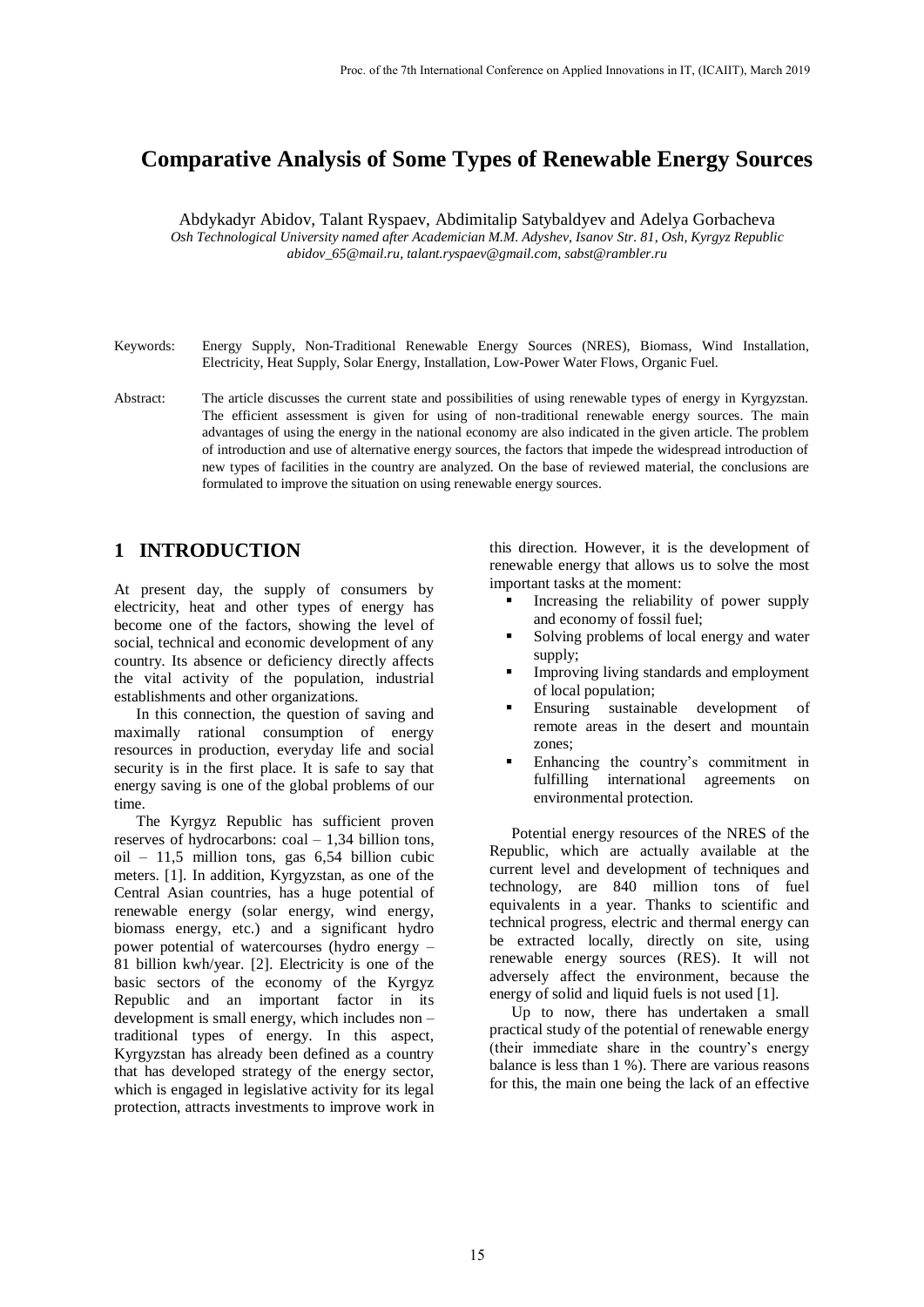economic incentive mechanism for using of renewable energy [2].

The use of renewable energy "dictates" the very natural specifics of Kyrgyzstan, since almost 90% of the total area of the country is covered by mountains. The majority of the population, almost 60%, lives in rural areas; in the foothills and mountain areas, where the delivery of traditional fuels is very difficult. It makes profitable useof local autonomous systems of renewable energy sources that do not require connection to existing electrical networks [3]. We will analyze some types of renewable energy sources based on the factors indicated below:

- **Energy potential;**
- Ease of maintenance;
- Portability (mobility);
- Economic efficiency and payback period;
- Impact on the environment.

# **2 ENERGY POTENTIAL**

#### **2.1 Wind energy**

The total annual energy potential of wind flows in Kyrgyzstan is 2 billion MWh per year.

The potential of wind energy in the regions of the republic is different. The average annual specific energy of the wind flow is from 170 to 1300 kWh  $/m^2$ . Comparing the needs of small objects for electric energy with wind inventory data shows that the wind energy potential is sufficient and can be successfully used to cover the needs for energy [3, 4].

Analysis of the wind flow features showed that more than 50 % of wind flows in Kyrgyzstan fall on light wind and calm, 30-40% on light wind (2-5 m/s) and the rest on moderate and fresh wind (6-10 m/s) [3, 4].

On a large part of the lowland and foothill zones, where the main low-power consumers are located, wind energy potential is low. In the same zones where the winds are blowing at a speed of 8-12 m/s, with high energy potential, consumers are practically absent. That's why, the development of small wind energy (1-10 kW unit) seems to be promising, and, first of all, for the supply of electricity to remote low-power autonomous consumers located in the foothill and mountain regions [3-4].

#### **2.2 Biomass energy**

Local biomass sources include biomass from livestock and straw cultivation, the potential using is estimated at 9,732 thousand TJ per year. However, the level of their use is extremely low and is usually limited to the heating of residential premises with dry manure (kizyak). The estimated energy potential of agricultural biomass available for use is more than 12,0 thousand TJ per year [5].

#### **2.3 Solar energy**

Due to its favorable geographical location and climatic conditions, the territory of Kyrgyzstan receives an average of 4,64 billion MWh of radiant solar energy per year, or 23,4 kWh per 1 square meter, although there is a regional change in the intensity of solar radiation. A significant difference in the thermal energy coming from the sun is made by the mountain relief, which characterizes 90 % of the country's territory.

The technical annual potential of solar heating plants under these conditions can reach 1,7 million MJ [3, 4, 6].

### **2.4 Energy of low-power water flows**

The total hydropower potential surveyed in the territory of the republic is 172 rivers and streams with oxen consumption from 0.5 to 50 cubic meters m/s, more than 80 billion kW / h per year. Experts believe that now there is the possibility of building 92 new small hydropower plants with a total capacity of 178 MW and an average annual output of up to1.1 billion kW / h of electricity. 39 previously existing small hydropower plants with a total capacity of 22 MW and average annual output of up to 100 million kW/h of electricity can be restored [2]. One of the factors of hydropower development should be the reconstruction and building of small hydropower plants, as the centralized system of power supply requires the large capital investments.

## **3 PROSTATE MAINTENANCE**

#### **3.1 Wind energy**

Maintenance of low-power wind installation of generators does not require much experience and profound technological knowledge from the user, the knowledge obtained in the form of consultation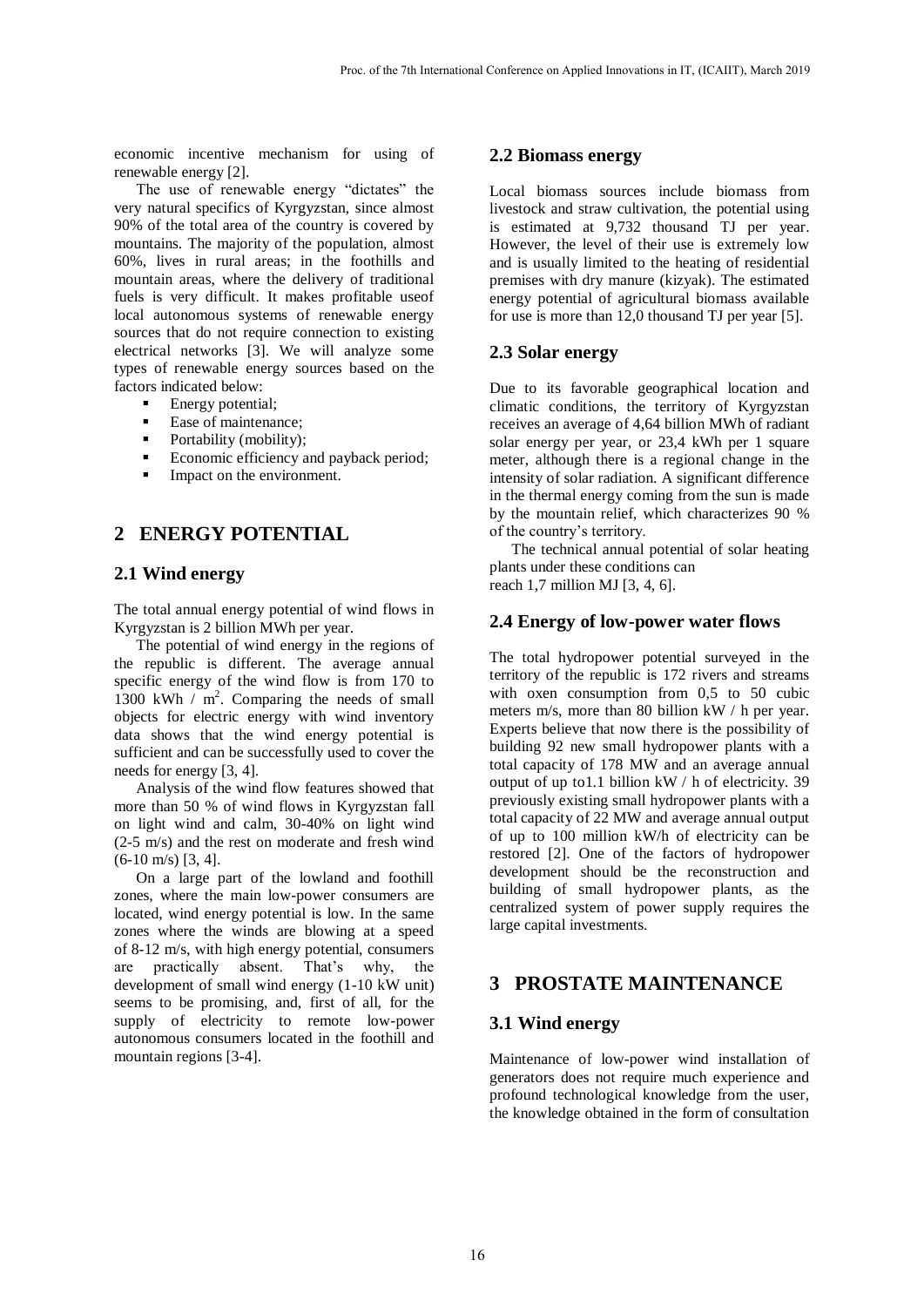is sufficient. Regular maintenance, as well as the use of modern technologies – allows not only to extend the period of trouble-free operation, but also to avoid unintended downtime of wind turbines [3, 4].

The repairing works of blade and parts is performed by specialists who have received specialized training in working with composite materials (fiber and epoxy resins) and parts replacement.

### **3.2 Biomass energy**

During the operation of biogas plants (BGP), the daily dose of fresh manure loading and its periodic introduction into the installation are of great importance. Loading dose is a variable value and depends on various subjective - objective factors. The daily dose should be introduced into the reactor not entirely, but gradually, in equal portions at single intervals of 4-6 times per day. The load portion must be heated. The use of BGP, which is considered to be the simplest in its design, in contrast to other sources of renewable energy requires more attention during operation, reliable fastening of all parts of the installation. Replacing the material in the installation requires a person to be attached to it, monitoring the condition and maintaining the required temperature of the organic material. This whole procedure will be easy for a farm or a family with a large number of members, but not for families that mostly work in the fields.

## **3.3 Solar energy**

The solar maintenance, regardless of their number, is extremely simple and reduces to periodic (just a few times a year, with the exception of snowy days) surface cleaning, which can be done by everyone, regardless of qualifications and professional skills. You should also take into account the fact that the strength of tempered glass, which is covered with panels, is so great that it can withstand large hail (up to 2,5 cm in diameter), therefore, it is rather difficult to damage or damage the panel. At the same time, maintenance of solar panels is much simpler than heating and airconditioning systems, which today are present in almost every private house.

### **3.4 Energy of low-power water flows**

For maintenance of micro HPSs, special knowledge is not required, as they have a simple structure consisting of a base, a water wheel, a generator and an electrical panel.

After installation, micro HPS can operate autonomously for a long time. Repair can be reduced to the replacement of component parts.

# **4 PORTABILITY (MOBILITY)**

## **4.1 Wind energy**

Wind turbine must be installed permanently, because it can be up to several meters high and have a lot of weight, so there is no possibility for its constant movement. To move the wind turbines, it must first be disassembled in parts, then move it to the right place and disassemble it again. The above works on the transfer and installation of equipment can be performed only by specialists in this field.

### **4.2 Biomass energy**

Biogas plant with a large reactor volume is installed above the ground. The reactor is attached to the ground with a concrete surface and is not subject to movement. Carrying a biogas plant will require special equipment and specialists in this field. A lot of efforts can be spent on the movement of biogas plant and this can take indefinite time specialists.

### **4.3 Solar energy**

Solar energy converters - installation can be installed almost anywhere. To move the solar installation doesn't require specialists. As solar plants usually have a small weight, the movement can't be carried out by a non-specialist person who doesn't belong to this area; and also it doesn't require time and physical assistance.

## **4.4 Energy of low-power water flows**

Hydroelectric power plants are installed stationary, in the stream of the water flow.

However, if necessary, it is possible to disassemble the installation into separate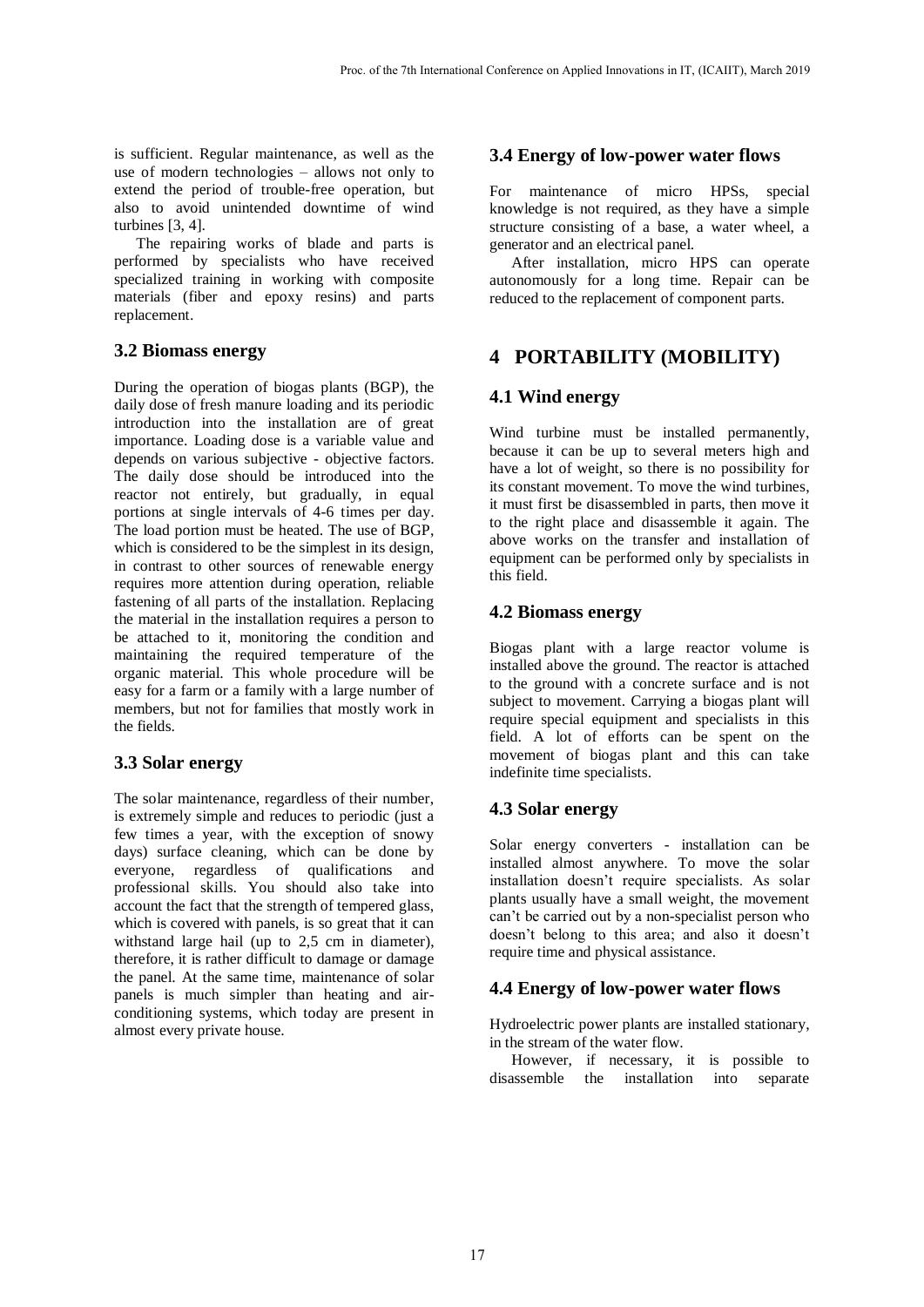component parts with subsequent transfer to a new location

# **5 ECONOMIC EFFICIENCY AND PAYBACK PERIOD**

The following table 1 shows the data on capital investments, costs and payback periods of installations [3, 4, 6, 7].

| n/n | Kind of<br>energy                            | Specific<br>capital<br>investment,<br>$\frac{\text{S}}{\text{K}}$ | Cost of<br>installation<br>on1 kWh,<br>cent/kW | Payback<br>period<br>(year) |
|-----|----------------------------------------------|-------------------------------------------------------------------|------------------------------------------------|-----------------------------|
| 1   | Wind<br>power                                | 600-1200                                                          | $4 - 5$                                        | $5 - 7$                     |
| 2   | <b>Biomass</b><br>energy                     | 700-1600                                                          | $8-9$                                          | $3 - 7$                     |
| 3   | Solar<br>power                               | 1500-2500                                                         | $2 - 16$                                       | $3-6$                       |
| 4   | Energy<br>of low-<br>power<br>water<br>flows | 700-1000                                                          | $3-4$                                          | $2 - 7$                     |

Table 1: The data on capital investments.

As can be seen from the table, the economic indicators and payback periods of the above types of energy have on average similar data.

# **6 ENVIRONMENTAL IMPACT, SAFETY**

#### **6.1 Wind energy**

Environmental problems associated with the construction and commissioning of wind power facilities may include noise and vibration, soil erosion and threat to biological species, including habitat change and impact on wildlife, deterioration of water quality, and impact on visual perception. [3, 4].

Studies conducted by experts in this field have shown that for low-powered wind installations the above problems practically do not exist, and are not the greatest harm for ecology and fauna. Noise during operation of low voltage generators with low-power generators is hardly noticeable.

Using the wind generators reduces the annual emissions into the atmosphere thousands of tons of carbon dioxide, sulfur oxide, nitrogen oxide. It affects the rate of decrease of the ozone layer, accordingly to the rate of global warming. In addition, they produce electricity without using water, which will reduce the exploitation of water resources, and without burning traditional fuels, and this reduces the demand and prices for fuel.

Wind turbine is dangerous to life and the environment, only when exposed to external factors and the device breaks (blades).

### **6.2 Energy biomass**

As far as the degree of fermentation, i.e. decomposition of organic matter, reaches 30-40 % and because of it, the decomposition of biologically unstable organic compounds occurs mainly, the sludge is devoid of the smell characteristic of the original substrate [5].

The hygienic effect of anaerobic fermentation is primarily due to heat exposure for a certain length of time. For the destruction of individual pathogens required in each case a certain minimum temperature and the minimum duration of their stay at this temperature [5].

During the operation of the equipment, there may be consequences and malfunctions. The consequences can be a gas leak. Using of open flames to detect gas leaks is prohibited, as it is explosive. Gas pipes must be regularly checked for leaks and protected from damage.

#### **6.3 Solar energy**

In comparison with other types of energy, solar energy is the most pure in ecological attitude. The use of solar collectors is the most promising for reducing social tensions, as the huge potential of solar energy, in combination with relatively low capital investment and operating costs in the future, can cover 50 % of the republic's needs for thermal energy. However, it is practically impossible to completely avoid the harmful effects of solar energy on humans and the environment, if you take account of the whole process chain from obtaining the required materials to energy production.

### **6.4 Energy of low-power water flows**

MicroHPS practically doesn't harm the ecology environment. However, the generated voltage of 220 V can be dangerous to humans, and therefore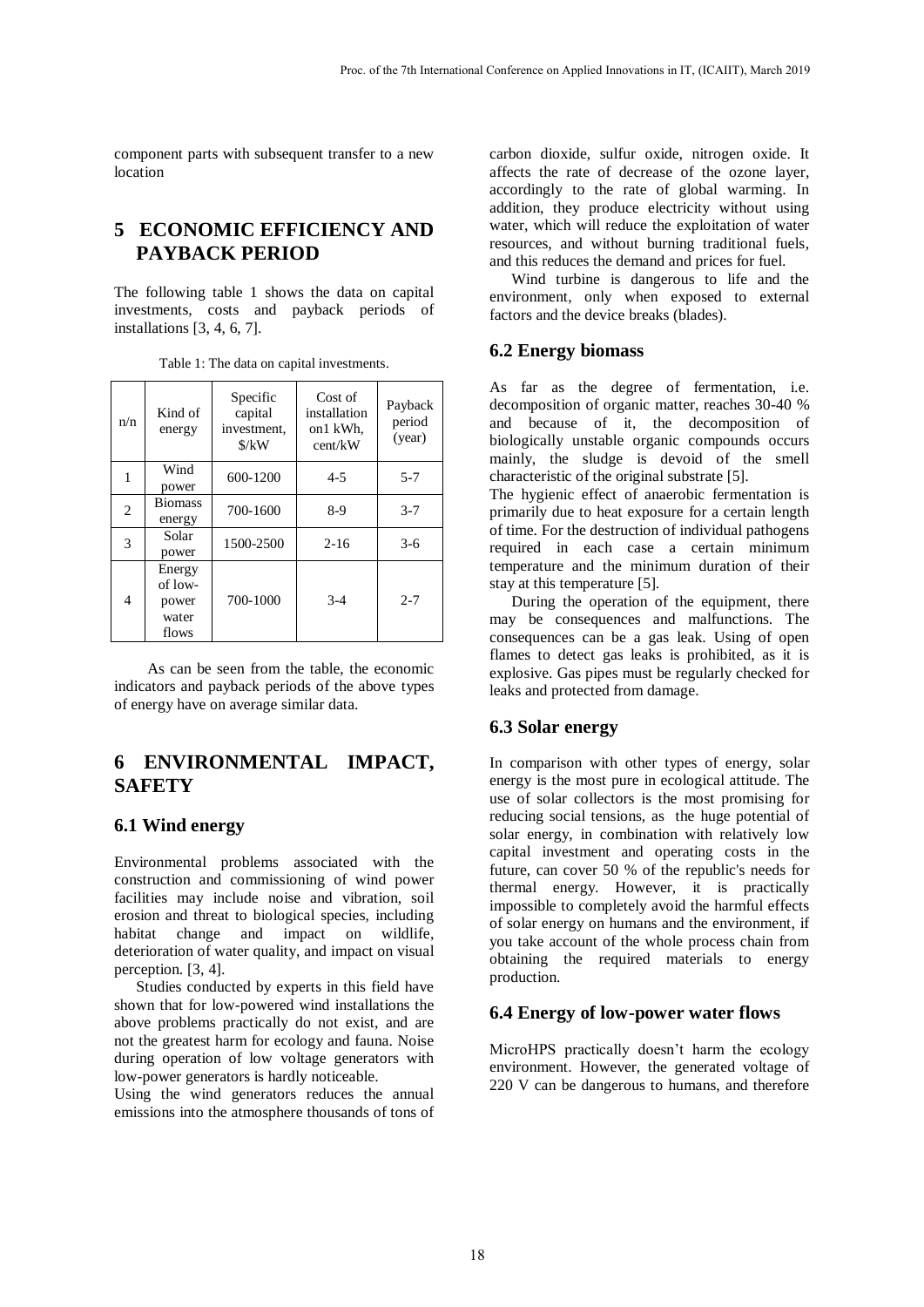it is necessary to follow the safety regulations when working with electrical equipment.

# **CONCLUSION**

Kyrgyzstan together with the traditional energy (HPS, CHE), at this time is developing electricity and heat supply on the base of non-traditional sources of energy. With for that purpose, the government promotes the programs of NGOs of international organizations, establishes the Agency for the development of non-traditional types of energy, and adopts laws to promote and protect the interests of people engaged in non-traditional energy sources. This contributed to the emergence of interests from legal and private individuals on the use of objects of non-renewable sources of energy. In addition, the geographical feature (the complexity of laying electrical lines, the location of consumers at large distances from each other), territorial features (delivery of energy from neighboring countries and high prices) also have an impact on increasing demand for non-renewable sources of energy.

The use of renewable energy sources in Kyrgyzstan as well as throughout the world has its advantages:

- Independent of the central power system, its own source of electrical and thermal energy;
- Long shelf life of installations;
- Economic benefit (low cost per unit of energy);
- Minimal environmental impact;
- the use of local materials for the construction of power plants;
- Ease of maintenance of power plants;
- A relatively unlimited amount of energy.

In addition, each type of renewable energy has its advantages in different areas of the country: for hot and warm southern areas biogas plants (excellent fermentation effect), micro hydro (maximum use of time) and solar plants for heat and electricity; the use of wind energy for the northern regions, which give a large efficiency in contrast to the southern regions. But this does not mean that the use of other types of renewable energy does not make sense.

The reason for the inefficient use of renewable energy in Kyrgyzstan can be explained by the following reasons:

- Lack of interest: poor public awareness; high cost of electrical energy, technical illiteracy in the use of power plants; geographical distance from energy resources.
- Weak promotion of products on the market by business structures: a limited number of assortments of renewable energy; no technical support for the operation of power plants; small return of the spent means.
- Technical and technological unpreparedness of the country: the use of morally and physically obsolete technologies and technology, lack of qualified specialists (technicians, craftsmen).

These problems can be solved by holding seminars, trainings, consultations and visual advertisements, inviting the necessary specialists, perhaps even from abroad. Production of plants such as micro hydro, wind turbines (wind power plant), biogas plants, and solar thermal converters does not require high technology. The industry of the Kyrgyz Republic is able to master the production of these installations in regional centers, as well as industrial cities.

The calculations show that the renewable energy sources are quite competitive, as their cost is 1,5-4 lower in comparison with the traditional energy sources. One of the advantages of installations using renewable energy sources is that they don't require significant maintenance costs, in most cases they are less than 3-5% of the equipment cost. The organization of the production of converters of alternative renewable energy will create additional jobs. Integrated use of renewable energy will help to improve the life of inhabitants of mountainous and foothill regions, and to solve a number of problems associated with the migration of people to cities and abroad. Alternative energy supply will help preserve the ecosystem of the Kyrgyz Republic and reduce the negative impact of human activity on the environment. It will help to preserve the balance of rational recovery of the health of glaciers, which are a source of moisture, energy and stability in the Central Asian region.

## **REFERENCES**

[1] Z.A. Zakhidov, "Energy of Central Asian countries and the role of renewable energy sources", Proceedings of the International Scientific and Technical Conference, Bishkek. pp. 34-38, April 2008.